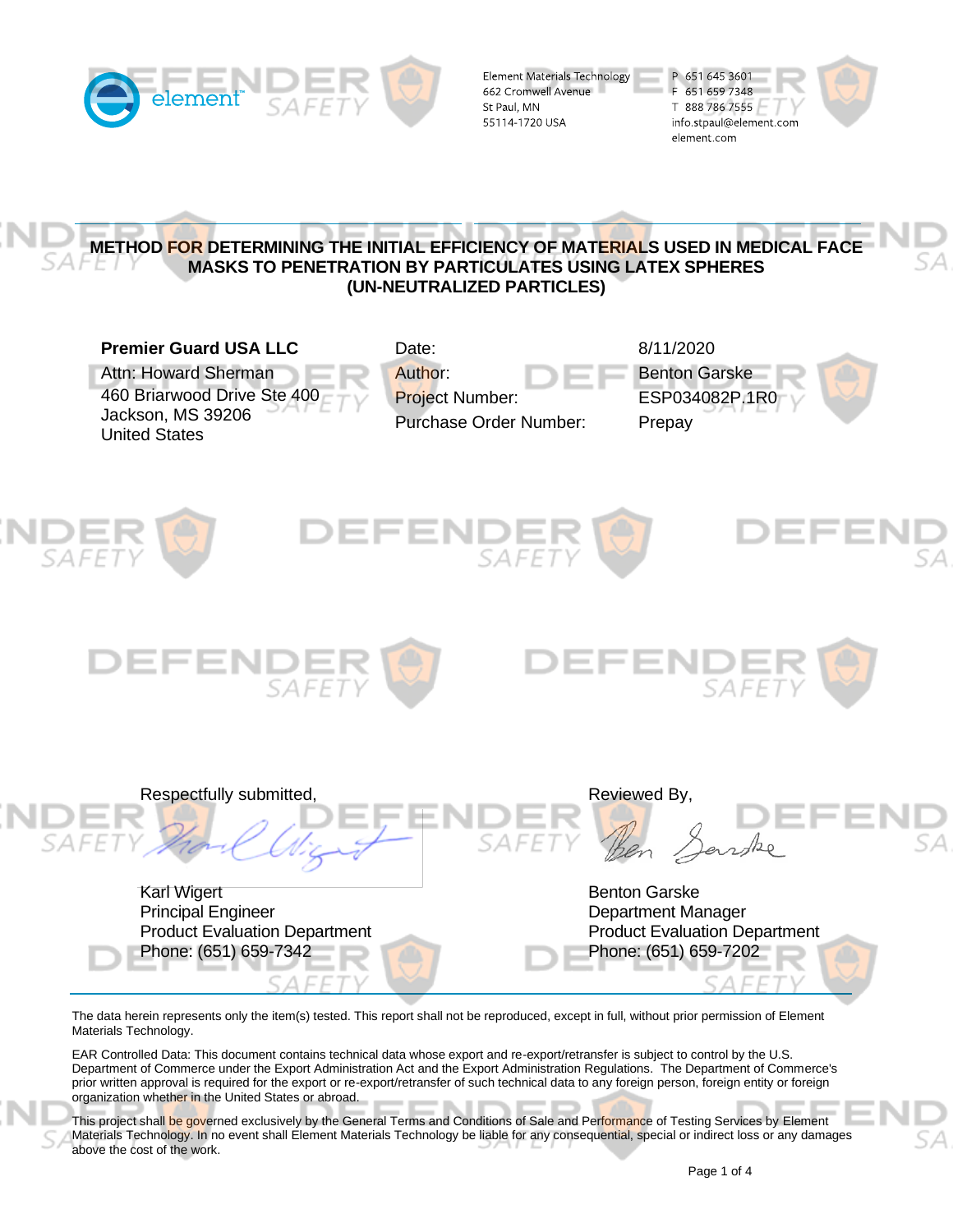



# **INTRODUCTION**

This report presents the results of testing of Particle Filtration Efficiency of Un-Neutralized Particles using ASTM F2299 as a guide. Howard Sherman of Premier Guard USA LLC submitted the samples to our laboratory for testing on August 7, 2020. Testing and data analysis were completed on August 10, 2020.

Masks were previously tested to ASTM F2299 in Element Report ESP034081P.1R0.

### **OBJECTIVE**

The scope of work was limited to testing per the methods of ASTM F2299/F2299M at a particle size of 0.1 micron as specified in ASTM F2100. Deviation from ASTM method by NOT Neutralizing particles, per customer request.

### **SAMPLE IDENTIFICATION**

|                   | <b>Submitted by</b>       | <b>Premier Guard USA LLC</b> |    |
|-------------------|---------------------------|------------------------------|----|
| SAFE <sub>1</sub> | <b>Sample Description</b> | Disposable Face Masks AFFTY  | SА |
|                   | <b>Samples Received</b>   | August 7, 2020               |    |
|                   | <b>Quantity Tested</b>    | QTY 5 Samples                |    |
|                   |                           | -                            |    |

**Table 1. Sample Identification**

# **TEST DATA**

| <b>Samples</b> | <b>Particle</b><br><b>Diameter</b> | <b>Particle Diameter</b><br><b>Standard Deviation</b> | Face<br><b>Velocity</b> | <b>Pressure</b><br><b>Drop</b> | <b>Un-Neutralized</b><br><b>Efficiency</b> |
|----------------|------------------------------------|-------------------------------------------------------|-------------------------|--------------------------------|--------------------------------------------|
| Sample 1       | 0.1 micron                         | $0.005 - 0.015$ micron                                | 11.3 cm/s               | 12.4 mmH2O                     | 98.3%                                      |
| Sample 2       | 0.1 micron                         | $0.005 - 0.015$ micron                                | $11.3$ cm/s             | 12.5 mmH2O                     | 98.5%                                      |
| Sample 3       | 0.1 micron                         | $0.005 - 0.015$ micron                                | $11.3$ cm/s             | 12.1 mmH2O                     | 98.4%                                      |
| Sample 4       | 0.1 micron                         | $0.005 - 0.015$ micron                                | $11.3$ cm/s             | 10.6 mmH2O                     | 98.7%                                      |
| Sample 5       | micron<br>0.1                      | $0.005 - 0.015$ micron                                | $11.3$ cm/s             | 11.1 mmH2O                     | 98.6%                                      |

#### **Table 2. Summary of Results**





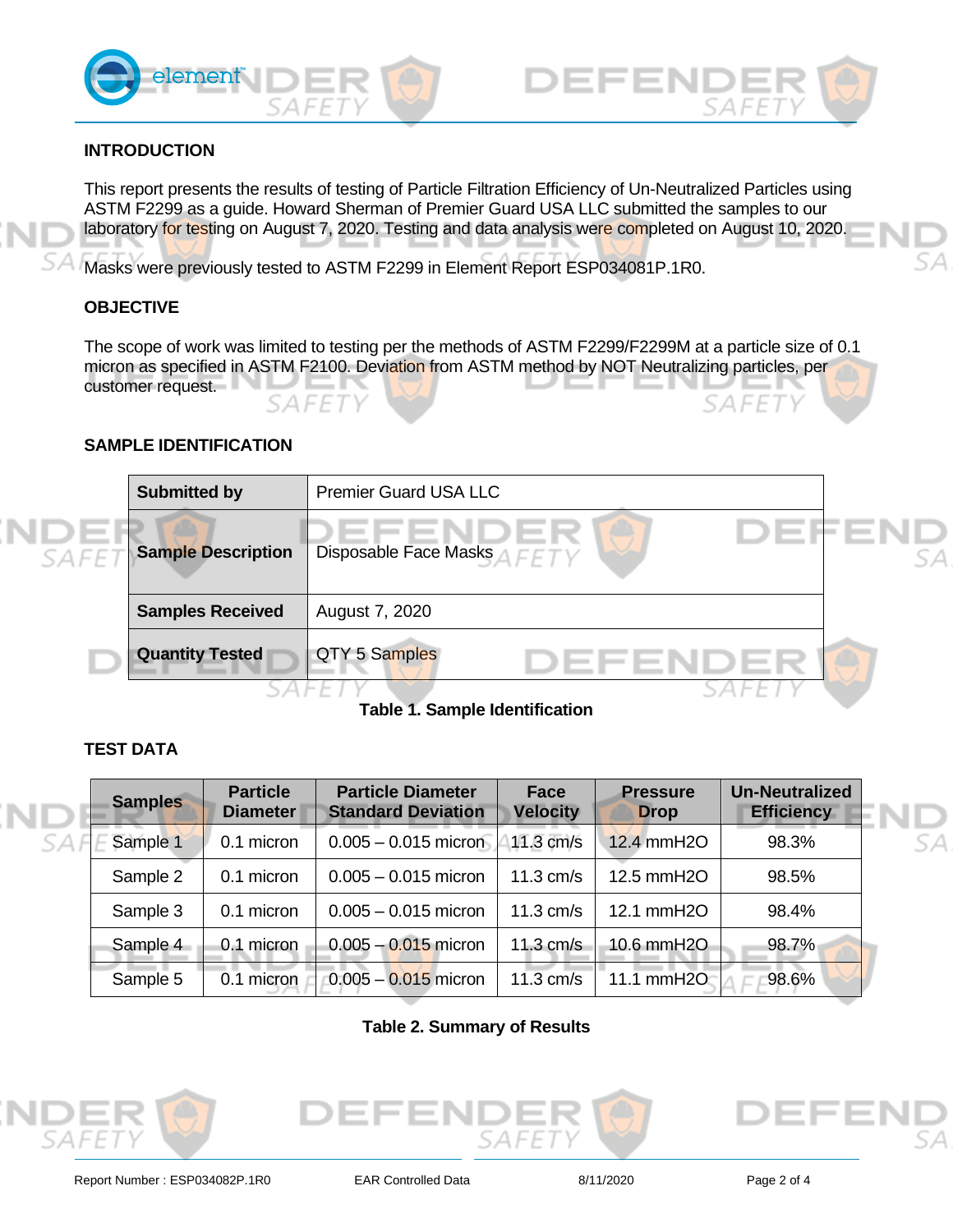













Report Number : ESP034082P.1R0 EAR Controlled Data 8/11/2020 8/11/2020 Page 3 of 4